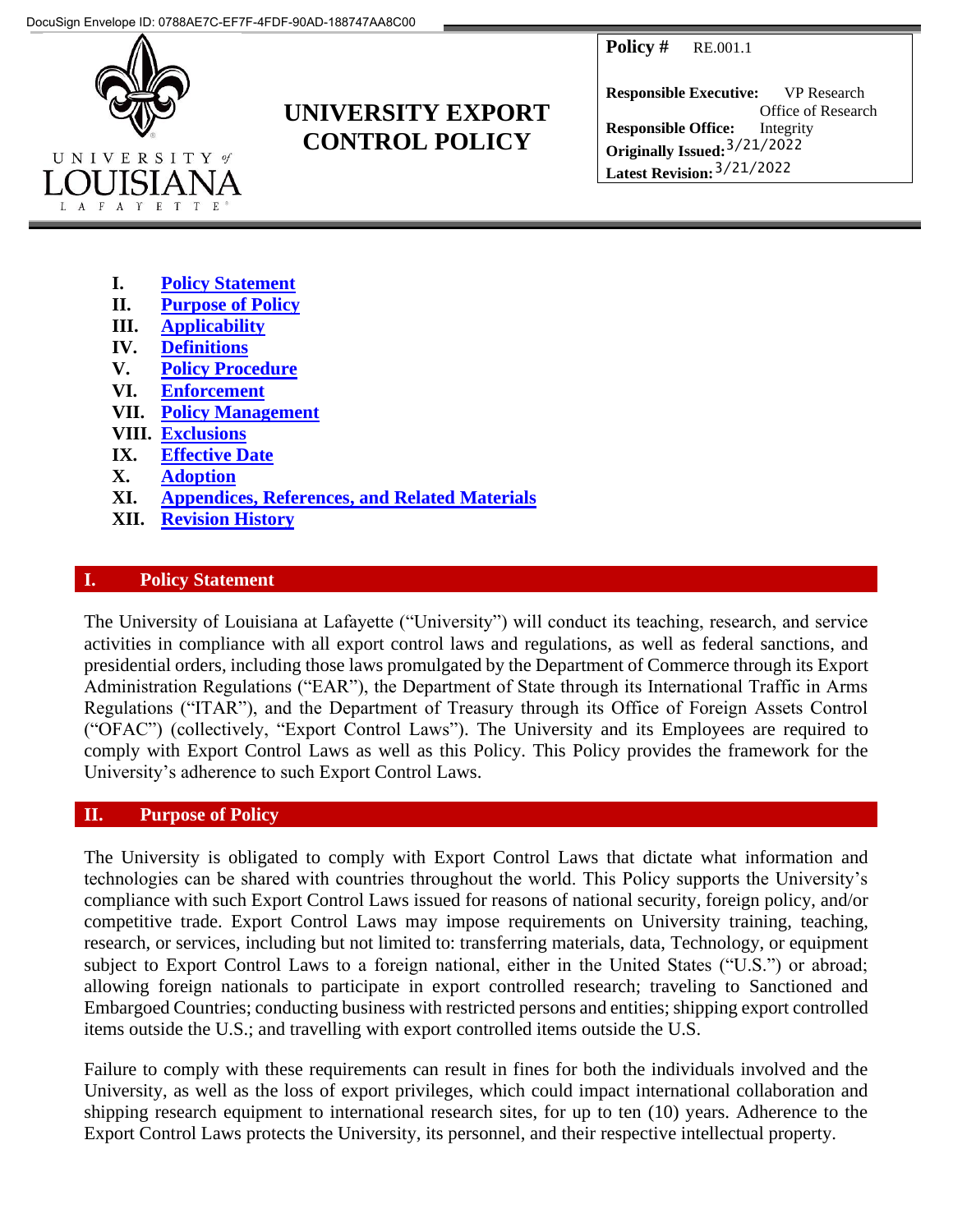Please see the below examples of different scenarios where Export Control Laws may impact University students and/or Employees:

- Faculty using Technology and software, and/or communicating about Technology and software with Foreign Persons in any country including the U.S.;
- Students or Employees sending emails to a foreign country, even if to a U.S. citizen;
- An Employee purchasing items within the course and scope of said Employee's employment from companies with foreign bases;
- Employees involved with visiting scholars from foreign countries; and
- Anyone working on a research project where export-controlled Technology or software is used and Foreign Persons are present or will be communicated with.

### **A. Training**

In order to inform the University community about export controls, the University makes export control training available via the Collaborative Institutional Training Initiative ("CITI"). The link to access CITI is [https://about.citiprogram.org/en/homepage](https://about.citiprogram.org/en/homepage/)*/*.

- 1. Required Training. Staff and faculty impacted by Export Control Laws will be required to complete CITI's basic training module and additional specific modules as it pertains to their area prior to the staff or faculty's expenditure of funds, the University's signing of contracts, or travel to countries designated in the export control regulations and sanctions.
- 2. Highly Recommended Training. It is highly recommended that all other members of the University community complete this training as well.
- 3. Maintenance of Training Records. CITI will maintain record of all export control training completed by members of the University community.
- 4. Additional Required Training for Research Project Personnel.
	- a. Any research project personnel identified in a Technology Control Plan will be required to attend a meeting with ORI in order to address any questions arising out of export control training.
	- b. Any research project personnel travelling outside the United States with a laptop or conference presentation which may contain export-controlled materials are required to receive additional training. The Export Control Officer must be contacted thirty (30) days in advance of any anticipated international travel to ensure appropriate training.

### **B. Research**

Projects involving export-controlled Technology and information will require special attention when involving non-U.S. Persons, either face-to-face or via electronic communication.

1. Export Control Licenses. When Foreign Persons are needed to work on a research project, Principal Investigators are responsible for contacting the Office of Research Integrity ("ORI") in order to obtain licenses from federal agencies. In addition, export control licenses may also be needed in order to accomplish the following: (i) shipping items to a foreign country or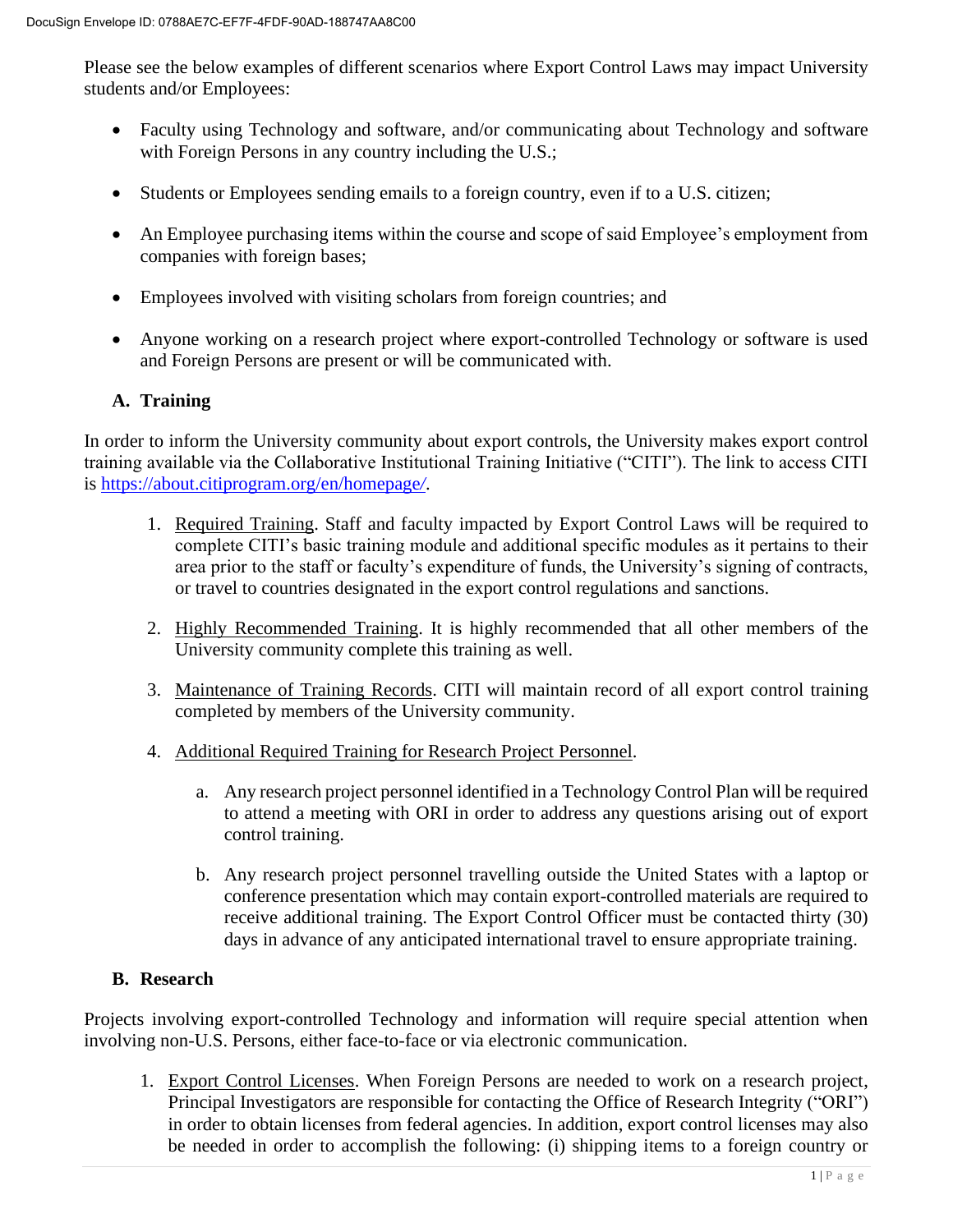through a foreign country, (ii) sharing information in a foreign country, or (iii) visiting a foreign country in the course and scope of duties and activities with the University. ORI will assist Principal Investigators by applying for licenses from said federal agencies.

- a. Fundamental Research Exception. ITAR considers Fundamental Research in science and engineering at accredited institutions of higher learning in the U.S. to be in the Public Domain, and, therefore, no export license would be needed to export the resulting information abroad or share it with Foreign Persons in the U.S. ORI will assist Principal Investigators in determining whether this Fundamental Research exception applies to their research.
- b. Technology Control Plans. Any University research project that involves exportcontrolled equipment or information, or has restrictions on access, requires a Technology Control Plan. ORI will also assist Principal Investigators ("PI(s)") in making recommendations for development of Technology Control Plans to protect the information and Technology from inadvertent Deemed Exports, exports to foreign entities, or to unlicensed non-U.S. Persons. In making such recommendations to PIs regarding their Technology Control Plans, ORI will also consult with the Office of Information Technology and the Office of Purchasing as appropriate. The Technology Control Plan will focus on physical containment as well as electronic communication and storage of data. Before any individual may have access to export-controlled items or Technology, he or she must be informed of the conditions of the Technology Control Plan and agree in writing to comply with the security measures outlined in the Technology Control Plan. Technology Control Plans will include:
	- i. A commitment to export control compliance;
	- ii. Identification of the applicable export controls and items or technologies subject to said controls;
	- iii. A description of the agreed upon security measures to control the item/technology including as appropriate, including but not limited to the following:
		- 1. Laboratory compartmentalization;
		- 2. Time blocking, which is the compartmentalization of lab areas by scheduling blocks of time when restricted or non-restricted work can be conducted;
		- 3. Appropriate marking for export controls, to include document marking;
		- 4. Physical security, to include locked storage;
		- 5. Electronic security, to include online transfer software and email; and
		- 6. Confidential communications;
	- iv. Identification and nationality of each individual who will have access to the controlled item or Technology;
	- v. Personnel screening measures for granting access to the controlled item/Technology; and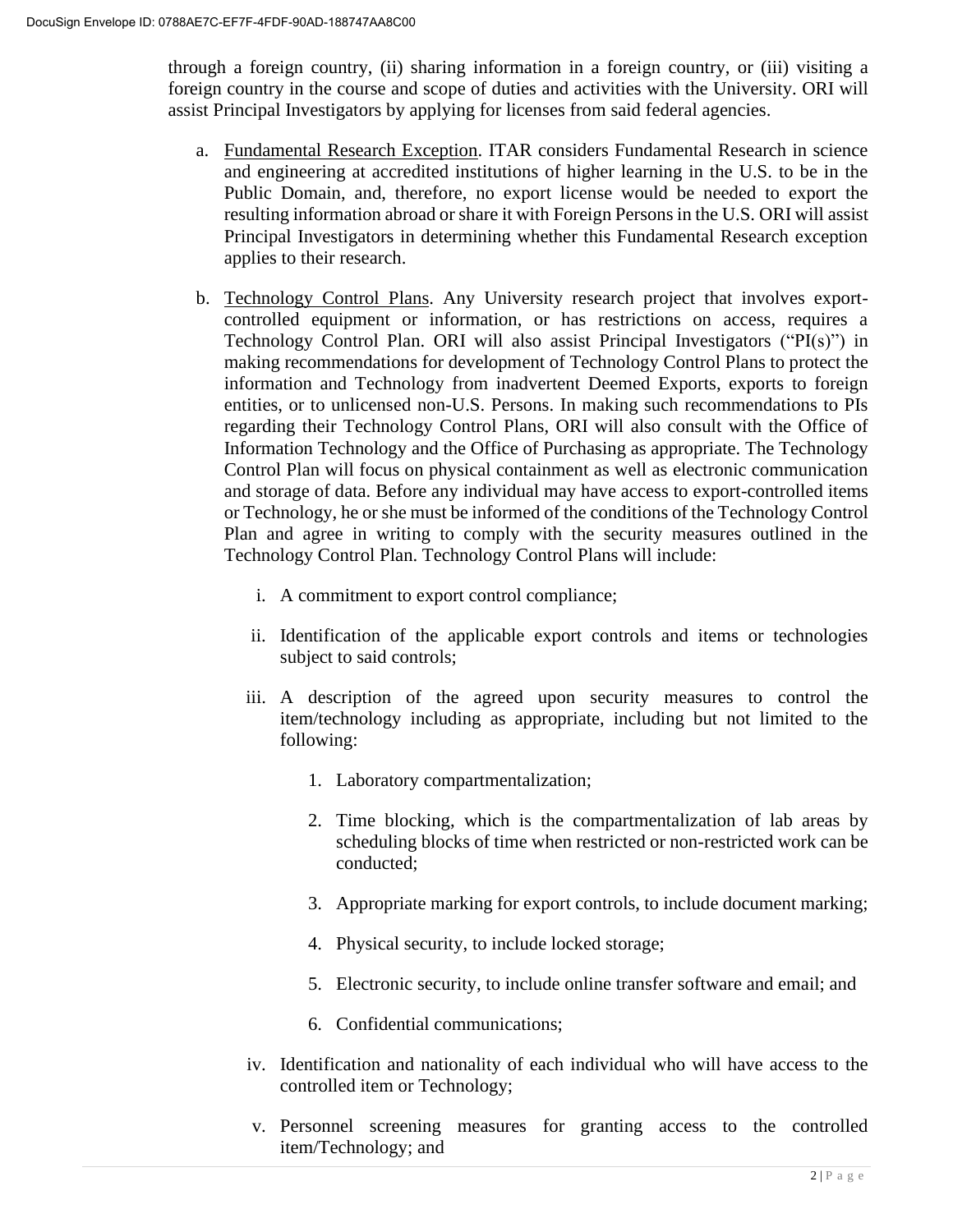- vi. Appropriate security measures for disposal of the item/Technology when use is complete.
- 2. Protection of Intellectual Property. The University community is obligated to protect the intellectual property developed at the University from theft or misappropriation. This is especially relevant with items that are or may become export-controlled, proprietary, or have dual use potential. Researchers are required to provide information to the Export Controls Officer and Empowered Official about any persons having inappropriate interest in or requesting specific information about a project that should not be shared outside of the research team. To assist the Export Controls Officer and Empowered Official with resolving the situation, researchers should provide a report including the following information to the Export Controls Officer and Empowered Official:
	- a. Date and time of the interaction;
	- b. Type of interaction (e.g., email, face to face conversation, etc.);
	- c. Name of person(s) making requests;
	- d. Names of any witnesses to the interaction;
	- e. Description of the research project involved; and
	- f. Description of the information that was requested.

### **C. Travel**

Employees traveling to foreign countries for conferences, teaching, and research and students traveling to foreign countries for study abroad programs, international internships, field experiences, and student exchange programs should be aware of any Export Control Laws that the U.S. has enacted for their destination and the countries they will be traveling through.

- 1. Export Control Licenses. Employees and students may be required to have an export license in order to travel to their destination and/or present project information. A careful determination of whether the project qualifies for the Fundamental Research exemption is recommended. Employees and students can contact ORI at 337-482-5811 or [ori@louisiana.edu](mailto:ori@louisiana.edu) for information about any restrictions and methods to protect their information and Technology as they travel.
- 2. Electronic Communication. Travelers should be aware that electronic communication about Technology or projects, even to the U.S. or a U.S. Person, during travel in foreign countries, could be a violation of the Export Control Laws.
- 3. Intellectual Property Prohibition. Items that are being protected for intellectual property reasons should not be carried outside of the U.S. to avoid loss via theft or confiscation.

### **D. Contracts**

Many contracts include clauses that require the University to assure that it will abide by Export Control Laws and prevent the loss of Technology and technological information to foreign entities. All contracts including such export control clauses shall be reviewed in accordance with the delegation of authority, including but not limited to being approved by the administrators within the Office of Vice President for Research, Innovation, and Economic Development's Research Coordinator, Office of Research and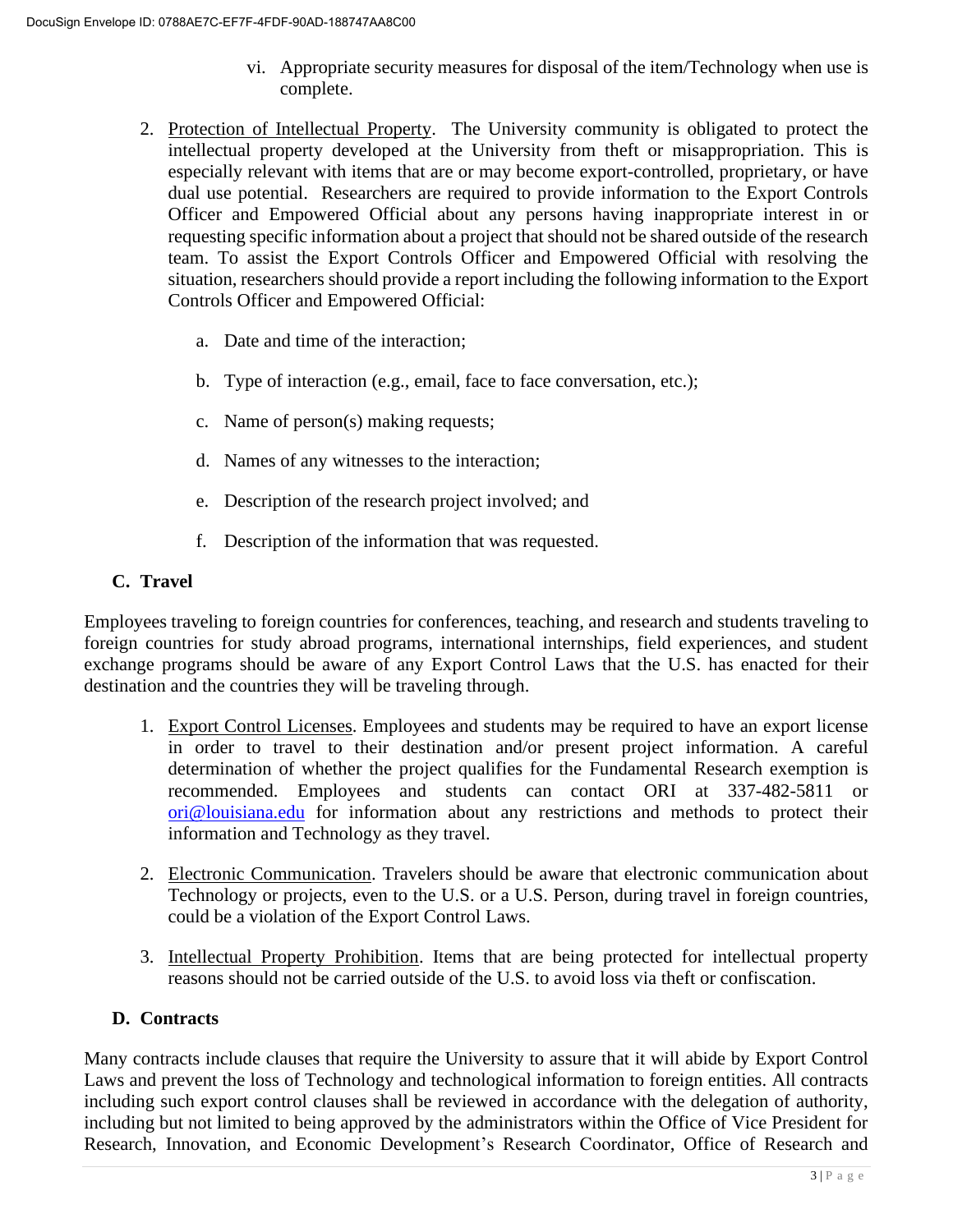Sponsored Programs ("ORSP"), Operational Review, and/or the Office of Sponsored Programs Administration Finance ("SPFAC") and approved by ORI. Contact Operational Review at [contracts@louisiana.edu](mailto:contracts@louisiana.edu) regarding any clarifications on contract review.

# **E. Shipping**

Employees shipping items to a foreign country must be aware of any Export Control Laws that the U.S. has enacted for the countries the item will be traveling through. For the purposes of shipping documentation used by the applicable courier or customs broker, the end-user of the item may be required to provide a statement ensuring that there is no intent to provide the item to a third party. The end-user may also be required to ensure persons from specific countries will not have access to the item. If an item being shipped will be used by the shipper when they arrive in the country, appropriate secure storage must be arranged by the shipping party until the shipper can take control of the item. ORI shall assist persons shipping items with identifying any Export Control Laws that could impact the shipment.

# **F. Purchasing**

State of Louisiana institutions must abide by both La. R.S. §39:1602 and the OFAC sanctions when purchasing items from foreign countries. La. R.S. §39:1602 gives an institution the right to reject the lowest bid if it is from a bidder in a Communist country, which may include but not be limited to: China, Cuba, Laos, North Korea, or Vietnam. OFAC places sanctions on specific countries when the U.S. government, desiring to effect a change, determines that a foreign government has made human rights violations or violated international laws. These economic sanctions can be so specific that they prevent the purchase of specific classes of items. To determine if a specific purchase from a foreign country is prohibited, individuals shall consult with the [OFAC sanctions website](https://home.treasury.gov/policy-issues/financial-sanctions/sanctions-programs-and-country-information) and request assistance from ORI.

# **G. Teaching**

Teaching face-to-face in foreign countries and teaching to foreign students in the U.S. in general is not prohibited, as long as the topic is in published textbooks. However, providing access to online materials in some foreign countries can be export controlled or prohibited by economic sanctions if it is determined to be providing a service that is prohibited by the U.S. regulations or sanctions in affect for that country. If guidance is needed regarding teaching and/or providing access to online materials in foreign countries, consult ORI at 337-482-5811 or [ori@louisiana.edu.](mailto:orsp@louisiana.edu)

# **H. International Students**

Students from foreign countries are granted visas to attend the University for a specific study topic. Some countries have been restricted regarding what areas of education students may study in the U.S., especially at the graduate level. If guidance is needed regarding the allowed areas of study for a graduate student, consult the Graduate School at 337-482-6965 or [gradschool@louisiana.edu.](mailto:gradschool@louisiana.edu)

# **I. Hosts of Visiting Scholars**

Visiting scholars are welcome at the University; however, a license may be required for the visitor to have access to specific Technology, equipment, or information, depending on the intended topics of discussion, planned equipment usage, and the country of origin of the visitor. University Employees or students must not provide Foreign Person scholars or scientists access to any information or technology that could be perceived as a providing a Defense Service without discussing with the Export Controls Officer and receiving explicit prior authorization from the Empowered Official. Please consult ORI at 337-482-5811 or [ori@louisiana.edu](file:///C:/Users/C00265909/AppData/Local/Microsoft/Windows/INetCache/Content.Outlook/31PW4HXC/ori@louisiana.edu) at least six (6) months prior to the visit to allow time for the license to be obtained.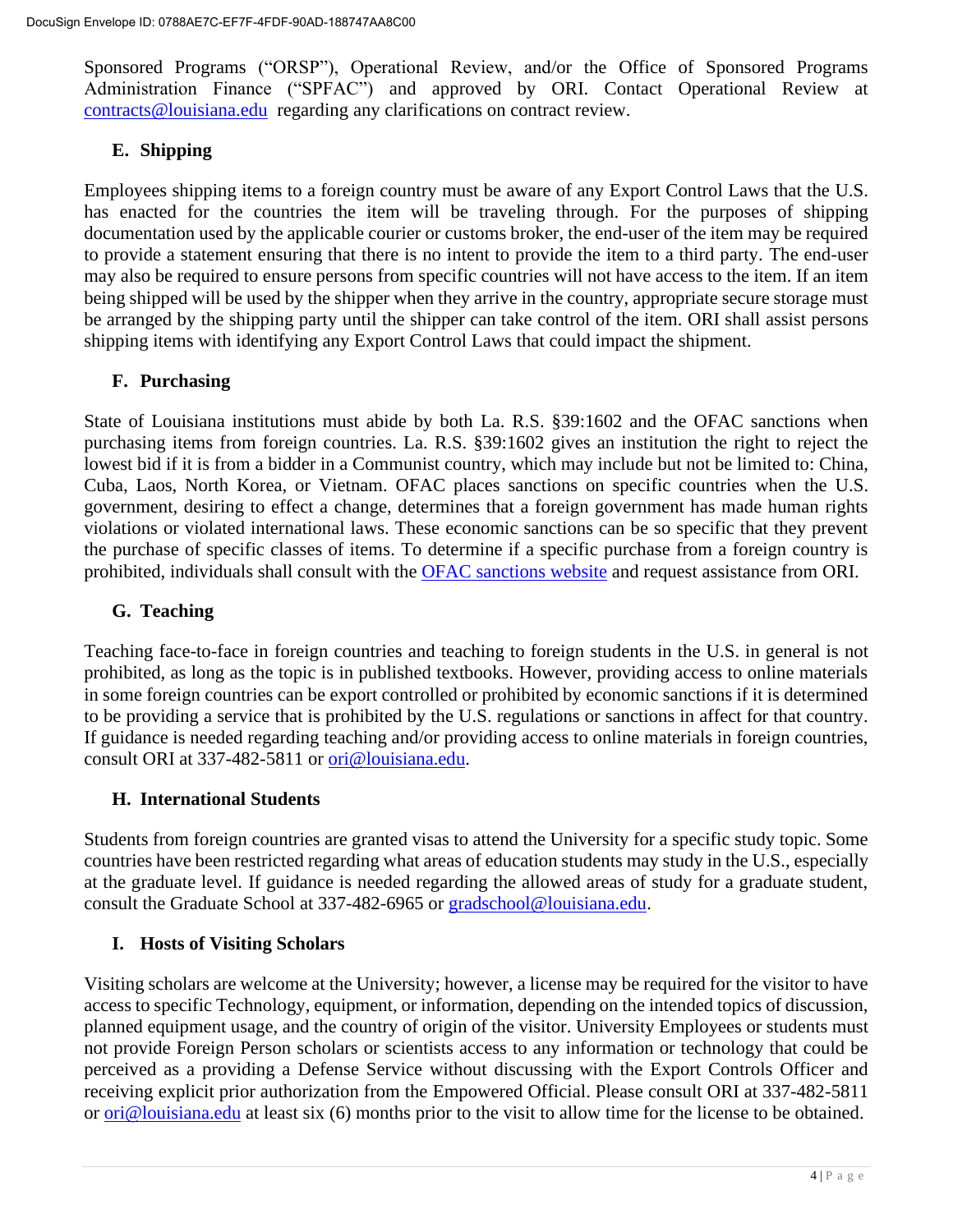# **III. Applicability**

This Policy is applicable to and enforceable against all Employees, students, visitors, and individuals affiliated with the University by contract or otherwise (including, but not limited to, non-Employees, such as vendors and independent contractors, volunteers, student organization advisors, and retirees).

# **IV. Definitions**

- **1. Deemed Export**: is the release of Technology or source code subject to the EAR to a foreign national in the United States is considered or "deemed" an export to the home country of the foreign national. ITAR considers any transfer or disclosure of Technical Data to a foreign national (in the U.S. or abroad) to be an export.
- **2. Defense Article**: is defined in 22 [C.F.R. § 120.6](https://www.govinfo.gov/content/pkg/CFR-2017-title22-vol1/pdf/CFR-2017-title22-vol1-sec120-8.pdf) as any item or Technical Data that was or will be specifically designed, developed, configured, adapted, or modified for a controlled use listed on the U.S. Munitions List ("USML"). In addition to the items on the USML, models or other items that reveal Technical Data related to USML items are also considered to be Defense Articles.
- **3. Defense Services**: is defined in [22 C.F.R. § 120.9\(](https://www.govinfo.gov/content/pkg/CFR-2017-title22-vol1/pdf/CFR-2017-title22-vol1-sec120-8.pdf)a) as (1) The furnishing of assistance (including training) to Foreign Persons, whether in the U.S. or abroad in the design, development, engineering, manufacture, production, assembly, testing, repair, maintenance, modification, operation, demilitarization, destruction, processing or use of defense articles; (2) the furnishing to Foreign Persons of any technical data controlled under this 22 C.F.R. §120.10, whether in the U.S. or abroad; or (3) military training of Foreign units and forces, regular and irregular, including formal or informal instruction of foreign Persons in the U.S. or abroad or by correspondence courses, technical, educational, or information publications and media of all kinds, training aid, orientation, training exercise, and military advice.
- **4. Employee**: is any classified or unclassified faculty or staff member of the University.
- **5. Empowered Official**: is the Vice President for Research, Innovation, and Economic Development and which is a U.S. Person who meets the requirements of [22 CFR 120.25\(](https://www.govinfo.gov/content/pkg/CFR-2019-title22-vol1/pdf/CFR-2019-title22-vol1-sec120-25.pdf)a):
	- a. Is directly employed by the University in a position having authority for policy or management within the University;
	- b. Is legally empowered in writing by the University to sign license applications or other requests for approval on behalf of the University;
	- c. Understands the provisions and requirements of the various export control statutes and regulations, and the criminal liability, civil liability and administrative penalties for violating the Arms Export Control Act and ITAR; and
	- d. Has the independent authority to:
		- i. Inquire into any aspect of a proposed export, temporary import, or brokering activity by the University;
		- ii. Verify the legality of the transaction and the accuracy of the information to be submitted to the Directorate of Defense Trade Controls; and
		- iii. Refuse to sign any license application or other request for approval without prejudice or other adverse recourse.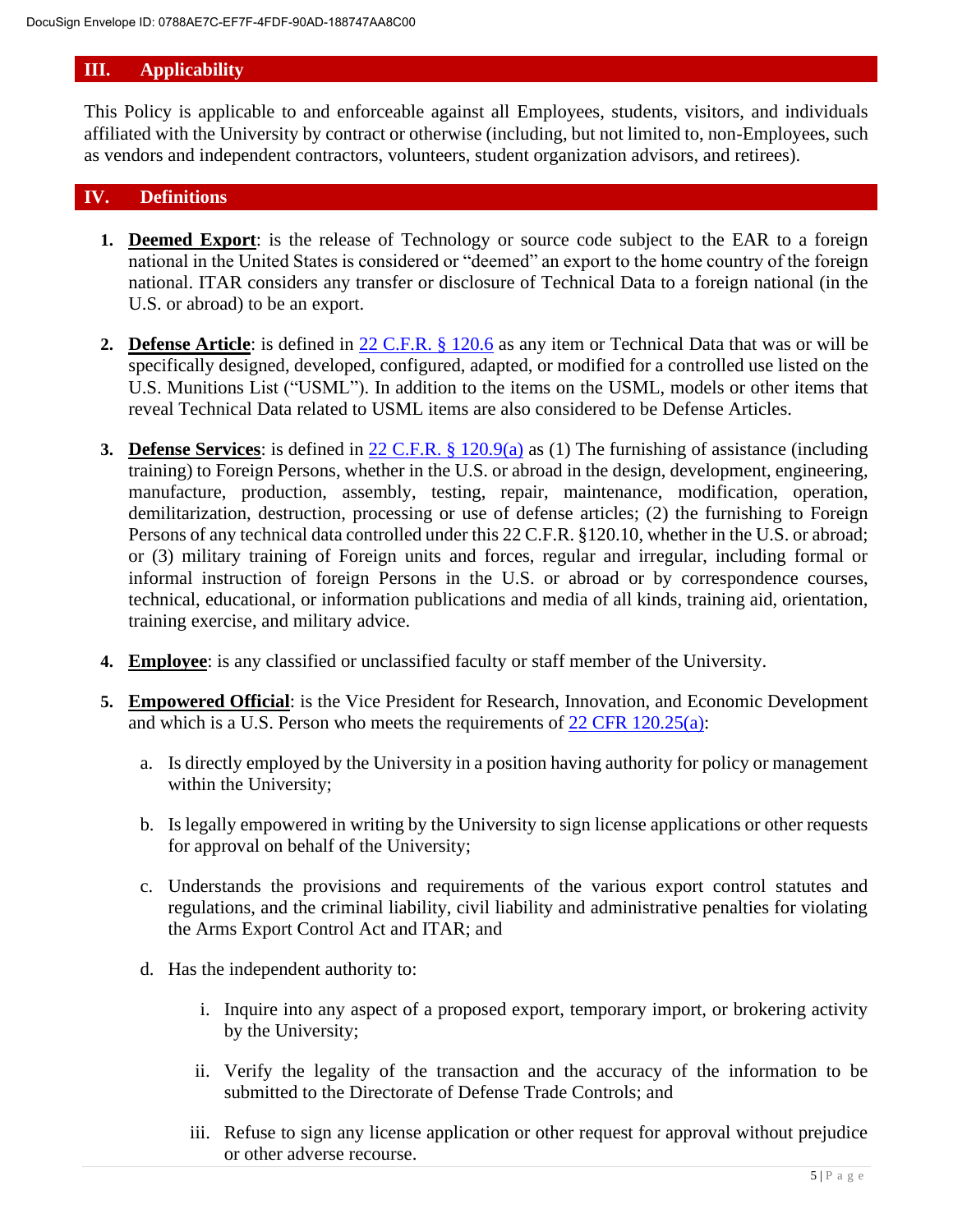- **6. Export Control Officer**: is the Director of Research Integrity and is tasked with staying current on the export control regulations and assisting faculty and staff with export control compliance and preparation of license applications.
- **7. Foreign Person**: is anyone who is not a U.S. Person, which according to: (a) EAR, is based on a person's most recent citizenship or permanent residence or (b) ITAR, is based on the person's country of origin (i.e., country of birth) and all current citizenships.
- **8. Fundamental Research**: is basic and applied research in science and engineering where the resulting information is ordinarily published and shared broadly within the scientific community, as distinguished from research where the results of which are restricted for proprietary reasons or specific U.S. Government access and dissemination controls. However, University research will not be considered Fundamental Research if: (i) the University or its researchers accept other restrictions on publication of scientific and technical information resulting from the project activity, or (ii) the research is funded by the U.S. Government and specific access and dissemination controls protecting information resulting from the research are applicable. It is important to note that Fundamental Research applies only to the information generated, and not to any tangible Technology created in the process. The citation for the official definition of Fundamental Research under the EAR is [15](https://www.ecfr.gov/cgi-bin/text-idx?SID=e1f931065371a0b333261aeee02af3bd&mc=true&node=se15.2.734_18&rgn=div8)  [CFR § 734.8\(c\)](https://www.ecfr.gov/cgi-bin/text-idx?SID=e1f931065371a0b333261aeee02af3bd&mc=true&node=se15.2.734_18&rgn=div8) and under ITAR is [22 CFR § 120.11\(a\)\(8\).](https://www.ecfr.gov/cgi-bin/text-idx?SID=7ab705aec673c0779fd8389b4e915816&mc=true&node=se22.1.120_111&rgn=div8)
- **9. Public Domain**: is defined in [22 C.F.R. § 120.11](https://www.govinfo.gov/content/pkg/CFR-2002-title22-vol1/pdf/CFR-2002-title22-vol1-sec120-11.pdf) as information that is published and generally accessible or available to the public. ITAR describes the means by which Public Domain information might be rightfully available, which in addition to libraries, subscriptions, newsstands, and bookstores, include published patents and public release at conferences, meetings, and trade shows **in** the U.S. where those venues are generally accessible to the public. Posting ITARcontrolled Technical Data to the Internet does not automatically make it Public Domain, and may represent an illegal export.
- **10. Sanctioned and Embargoed Countries**: are countries designated by OFAC, ITAR, and EAR as having limited or comprehensive trade and arms sanctions imposed by the United States for reasons of anti-terrorism, non-proliferation, drug and human trafficking, human rights violations, and other reasons.
- **11. Technical Data**: is the information required for the design, development, production, manufacture, assembly, operation, repair, testing, maintenance, or modification of export-controlled articles, typically in the form of blueprints, instructions, diagrams, photographs, etc.
- **12. Technology**: is defined by EAR as specific information necessary for the development, production, or use of a product.
- **13. Technology Control Plan**: is a customized management plan which outlines the procedures in place to prevent access to export-controlled items, Technologies, data, or information by unauthorized individuals.
- **14. U.S. Person**: is, for purposes of defense and dual-use exports, a U.S. entity or a U.S. citizen, or a person lawfully admitted for permanent residence in the U.S. (i.e., green card holder). A U.S. Person may be engaged in activities that are export-controlled, unless there are some additional restrictions that limit participation to U.S. citizens.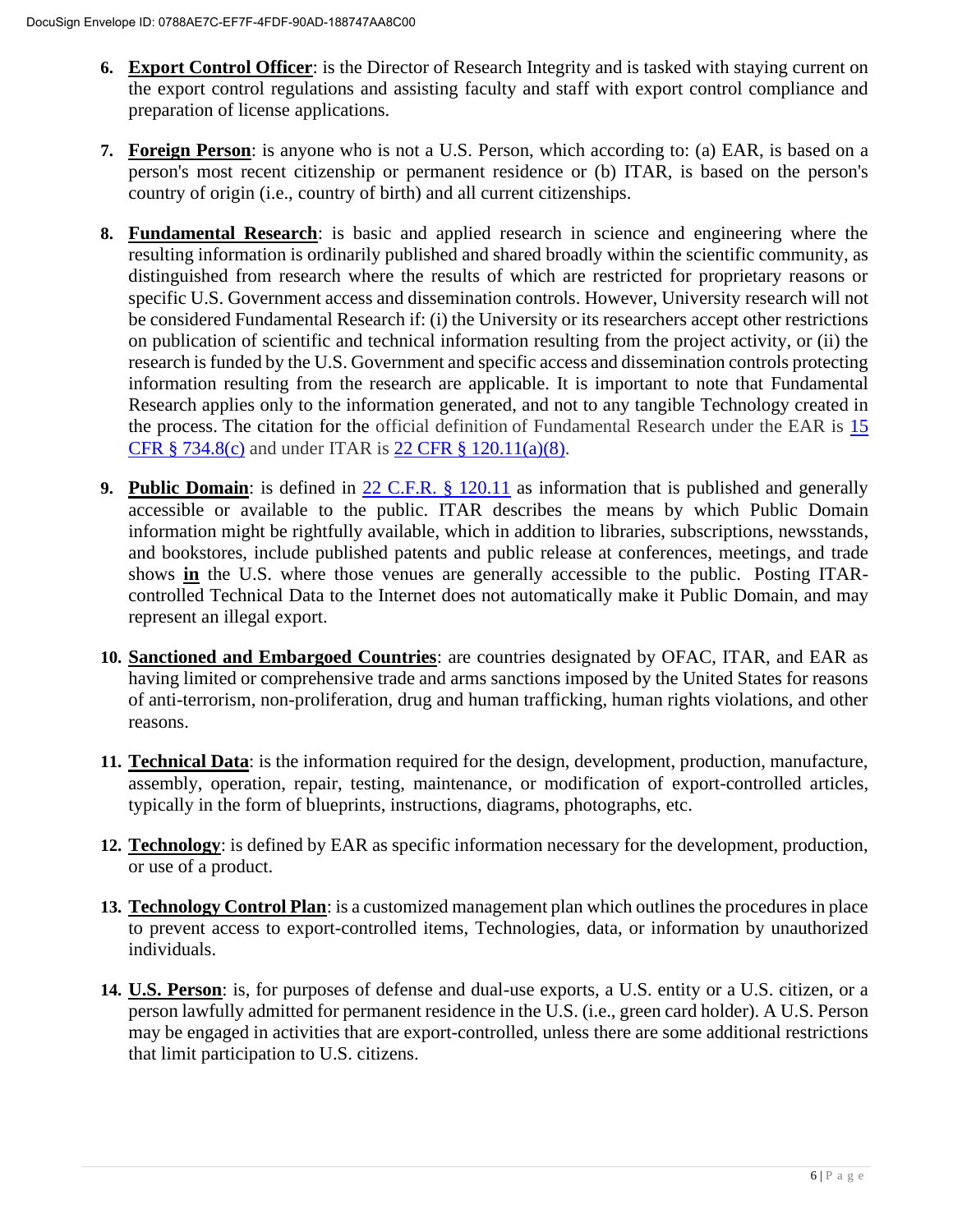### **V. Policy Procedure**

The University of Louisiana at Lafayette Export Control Procedure Manual addresses the procedures required for Employees and students to maintain compliance with Export Control Laws and sanctions, in keeping with the University's values and in order to meet the legal obligations pursuant to applicable laws.

### **VI. Enforcement**

The Vice President for Research, Innovation, and Economic Development/Emplowered Official is responsible for enforcement of this Policy.

Violations of this Policy and/or the Export Control Laws will be reviewed by the Export Controls Officer, the Empowered Official, and the University's legal counsel to determine the appropriate action.

### **A. Employee Sanctions**

Failure to comply with this Policy or Export Control Laws and/or failure to request export licenses as needed may result in sanctions which may include, but not be limited to, disciplinary action up to termination of employment, as may be determined by the Vice President that an individual reports to upon the recommendation of the Empowered Official in consultation with the Office of Human Resources.

### **B. Student Sanctions**

Failure to comply with this Policy or Export Control Laws and/or failure to request export licenses as needed may result in sanctions which may include, but not be limited to, disciplinary action up to expulsion, as may be determined by Student Rights and Responsibilities upon the recommendation of the Empowered Official.

### **C. Disclosure of Violation to Federal Agency**

Any individual who suspects that a violation has occurred must immediately notify the Export Controls Officer and the Empowered Official. When necessary, a disclosure of the violation will be made to the appropriate federal agency by the Empowered Official. The University will cooperate with all requirements of the federal agency. Sanctions from federal agencies, minimally, could result in discontinuing a research project, loss of funding, fines from the federal government, and loss of export privileges.

#### **VII. Policy Management**

Upon adoption, the Vice President for Research, Innovation, and Economic Development shall be the Responsible Executive for this Policy in charge of the management of this Policy. The Director of ORI is the Responsible Officer for this Policy. ORI is the Responsible Office for this Policy.

### **VIII. Exclusions**

This Policy shall not apply to Fundamental Research involving only U.S. Persons and software in the Public Domain, if the software item is not described by 15 CFR 740.17(b)(2). In order to determine if a specific research project meets the definition of Fundamental Research or if software is in the Public Domain, please contact ORI.